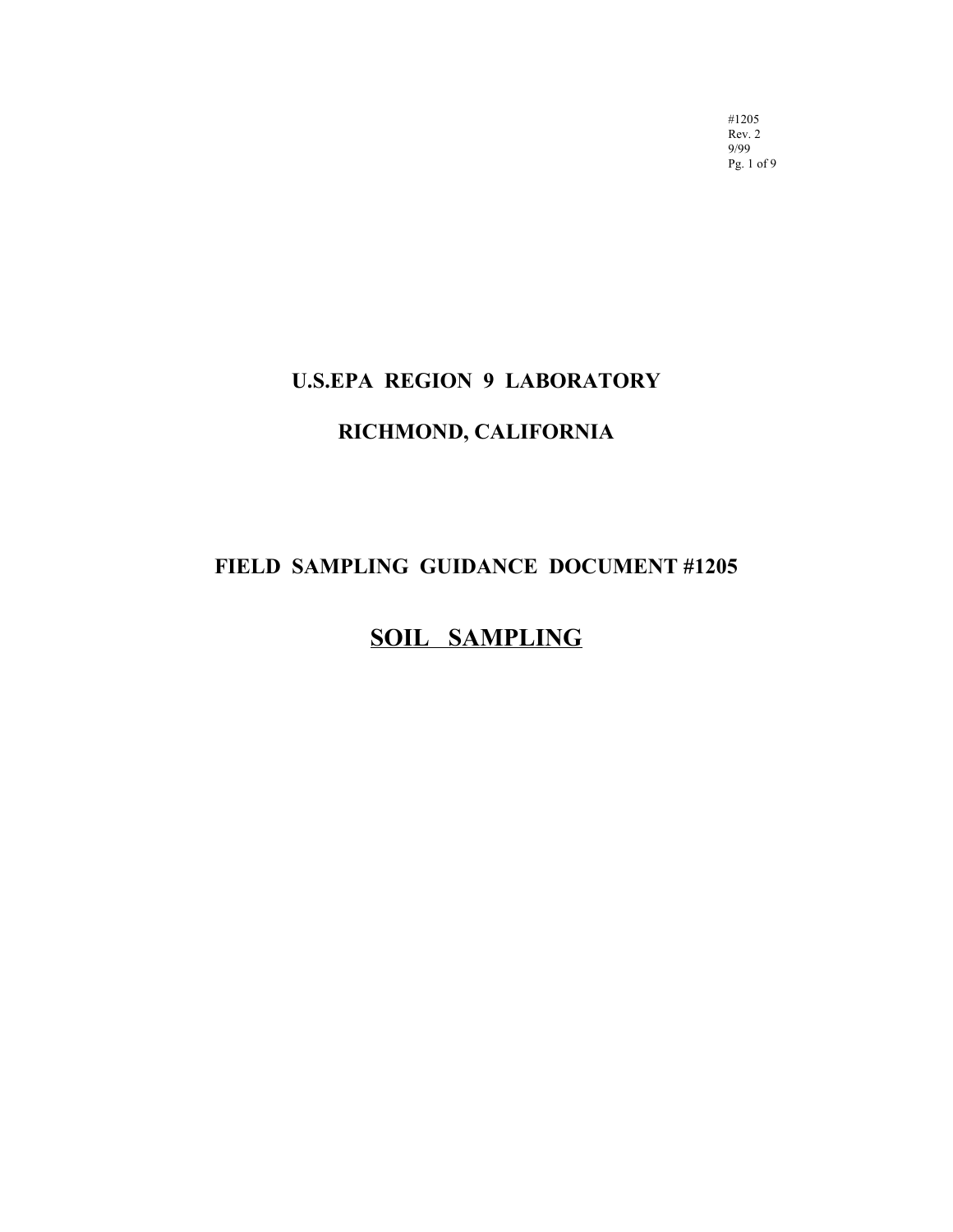#1205 Rev. 2 9/99 Pg. 2 of 9

# **TABLE OF CONTENTS**

- **[1.0 SCOPE AND APPLICATION](#page-2-0)**
- **[2.0 METHOD SUMMARY](#page-2-0)**
- **[3.0 SAMPLE PRESERVATION, CONTAINERS, HANDLING, AND STORAGE](#page-2-0)**
- **[4.0 INTERFERENCES AND POTENTIAL PROBLEMS](#page-3-0)**
- **[5.0 EQUIPMENT/APPARATUS](#page-3-0)**
- **[6.0 REAGENTS](#page-4-0)**
- **[7.0 PROCEDURES](#page-4-0)**
	- **7.1 PREPARATION**
	- **7.2 SAMPLE COLLECTION**
	- **7.2.1 Sampling Surface Soils with a Trowel or Scoop**
	- **Sampling Soils with Augers and Thin-Wall Tube Samplers**
	- **7.2.3 Sampling Subsurface Soils with Power drilling units**
	- **7.2.4 Sampling Deep Soils**
- **[8.0 CALCULATIONS](#page-7-0)**
- **[9.0 QUALITY ASSURANCE/QUALITY CONTROL](#page-7-0)**
- **[10.0 DATA VALIDATION](#page-7-0)**
- **[11.0 HEALTH AND SAFETY](#page-7-0)**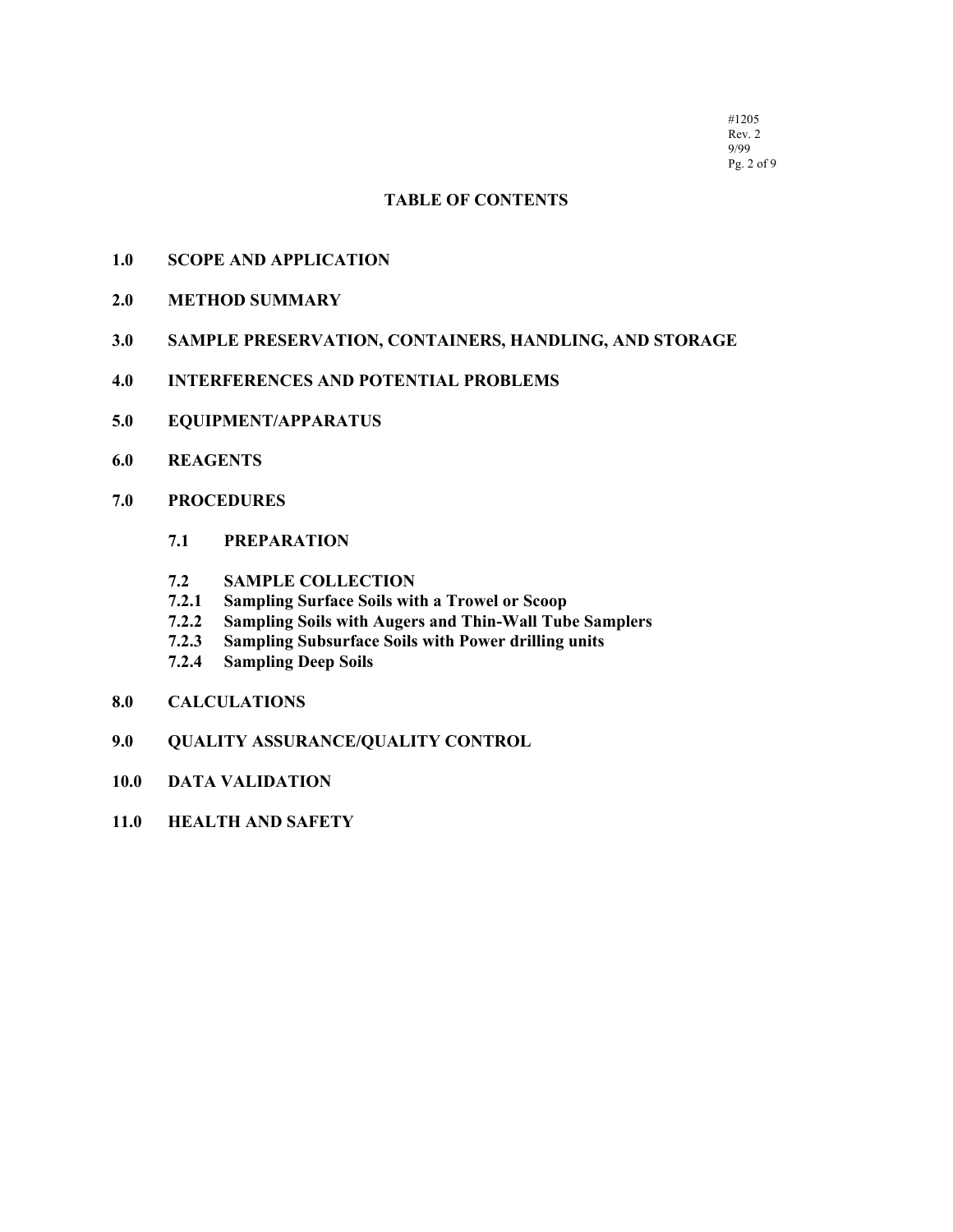#1205 Rev. 2 9/99 Pg. 3 of 9

# <span id="page-2-0"></span>**1.0 SCOPE AND APPLICATION**

This Standard Operating Procedure (SOP) is applicable to the collection of representative soil samples. Analysis of soil may determine whether concentrations of specific contaminants exceed established threshold action levels, or if the concentrations present a risk to public health, welfare, or the environment.

The methodologies discussed in this procedure are applicable to the sampling of (dry) soil. Typically this term "soil" refers to samples which are not covered with an aqueous layer for more than 30% of the time. The descriptions and procedures are generic in nature and may be modified in whole or part to meet the handling and analytical requirements of the contaminants of concern, as well as the constraints presented by the sampling area. However, if modifications occur, they should be documented in the site logbook or report summarizing field activities.

#### **2.0 METHOD SUMMARY**

Soil samples may be recovered using a variety of methods and equipment, depending on the portion of the soil profile required (surface versus subsurface), and the type of sample required (disturbed versus undisturbed) and the soil type.

Soil is collected directly, using a hand-held device such as hand scoop, auger or a post hole digger, or indirectly using a power activated device such as power augers, back hoes, or drill rigs. Following collection, the soil can be homogenized in a container constructed of inert material and transferred to the appropriate sample containers.

*NOTE: This SOP does not provide sufficient detail to describe the essential details for collecting samples for volatile organic compounds; e.g., total petroleum hydrocarbons-gasoline, BTEX, etc. There are many nuances for sampling soil VOCs, thus a separate SOP(#1210) is being drafted to explain specific sampling, sub-sampling, preservation and analytical preparations. The reader may also refer to EPA Method 5035, "Closed-System Purge-and-Trap and Extraction for Volatile Organics in Soil and Waste Samples" (1996).*

# **3.0 SAMPLE PRESERVATION, CONTAINERS, HANDLING, AND STORAGE**

- C Chemical preservation of solids is generally not recommended. Cooling is usually the best approach, supplemented by the appropriate holding time.
- Wide-mouth glass containers with Teflon-lined caps are utilized for soil samples. The sample volume is a function of the analytical requirements and will be specified in the work plan.
- Transfer soil from the sample collection device to an appropriate sample container using a stainless steel or plastic scoop or equivalent. If composite samples are collected, place the soil sample in a stainless steel, plastic or other appropriate composition (e.g.: Teflon) bucket, and mix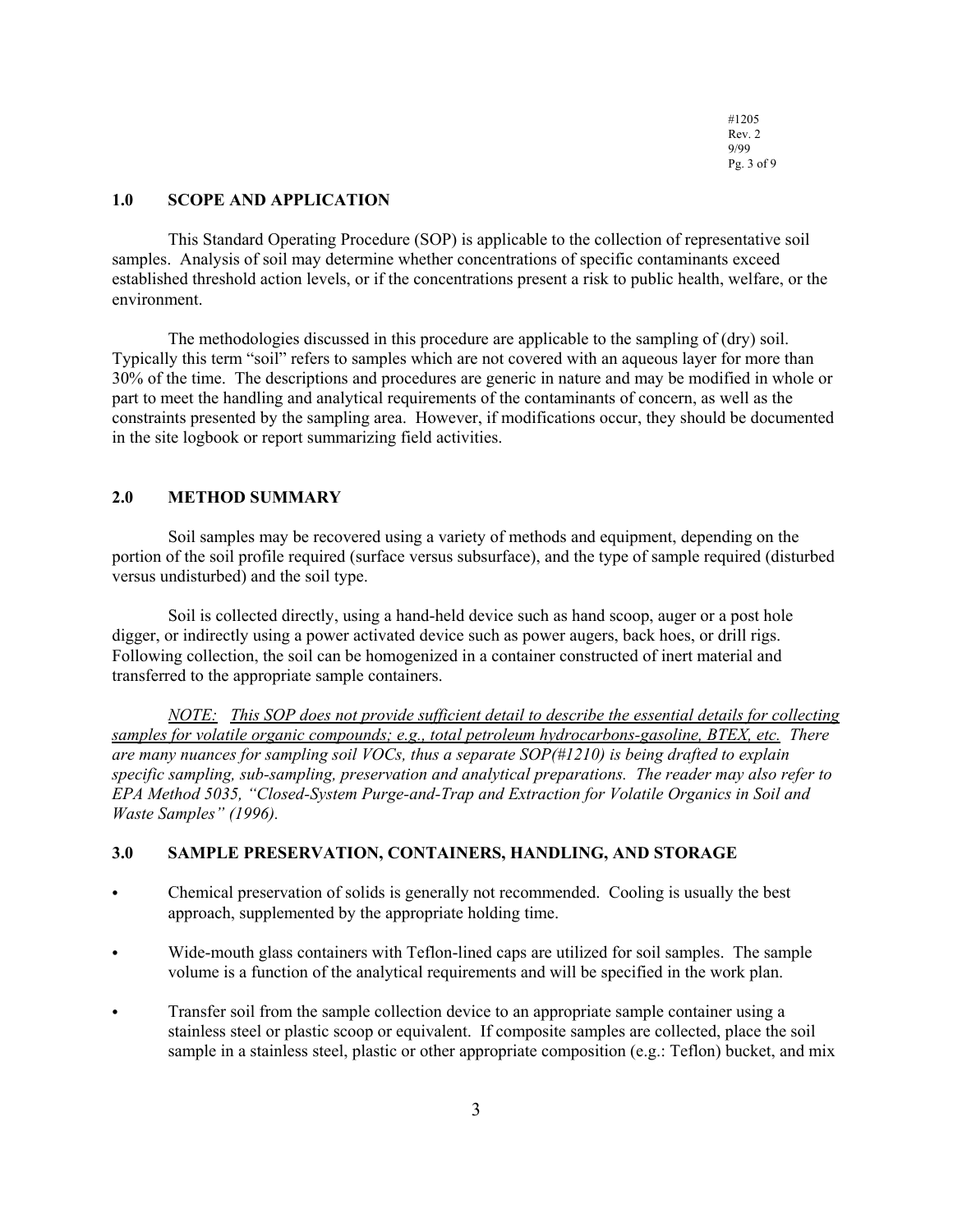#1205 Rev. 2 9/99 Pg. 4 of 9

<span id="page-3-0"></span>thoroughly to obtain a homogeneous sample representative of the entire sampling interval. Then aliquot the soil sample into labeled containers.

- Samples for volatile organic analysis must be collected directly from the bucket, before mixing the sample, to minimize loss due to volatilization of contaminants.
- All sampling devices should be decontaminated, then wrapped in aluminum foil. The sampler should remain in this wrapping until it is needed. Each sampler should be used for only one sample. Dedicated samplers for soil samples may be impractical due to the large number of soil samples which may be required and the cost of the sampler. In this case, samplers should be cleaned in the field using the decontamination procedure described in SOP #1230, *Sampling Equipment Decontamination*.

# **4.0 INTERFERENCES AND POTENTIAL PROBLEMS**

Substrate particle size and organic content are directly related to water velocity and flow characteristics of a body of water. Contaminants are more likely to be concentrated in soils typified by fine particle size and a high organic content. This type of soil is most likely to be collected from depositional zones. In contrast, coarse soils with low organic content do not typically concentrate pollutants and are found in erosional zones. The selection of a sampling location can, therefore, greatly influence the analytical results.

#### **5.0 EQUIPMENT/APPARATUS**

Equipment needed for collection of soil samples includes:

- $\cdot$  maps/plot plan
- safety equipment--photoinjection detector, OVM
- compass
- tape measure
- survey stakes, flags, or buoys and anchors
- camera and film
- $\bullet$  stainless steel, plastic, or other appropriate composition bucket
- C 4-oz, 8-oz, and one-quart, wide-mouth jars w/Teflon-lined lids
- $\bullet$  Ziploc plastic bags
- $\bullet$  logbook
- sample jar labels
- chain of custody forms
- custody seals
- field data sheets
- $\bullet$  cooler(s)
- $\bullet$  ice
- decontamination supplies/equipment
- spade or shovel
- scoop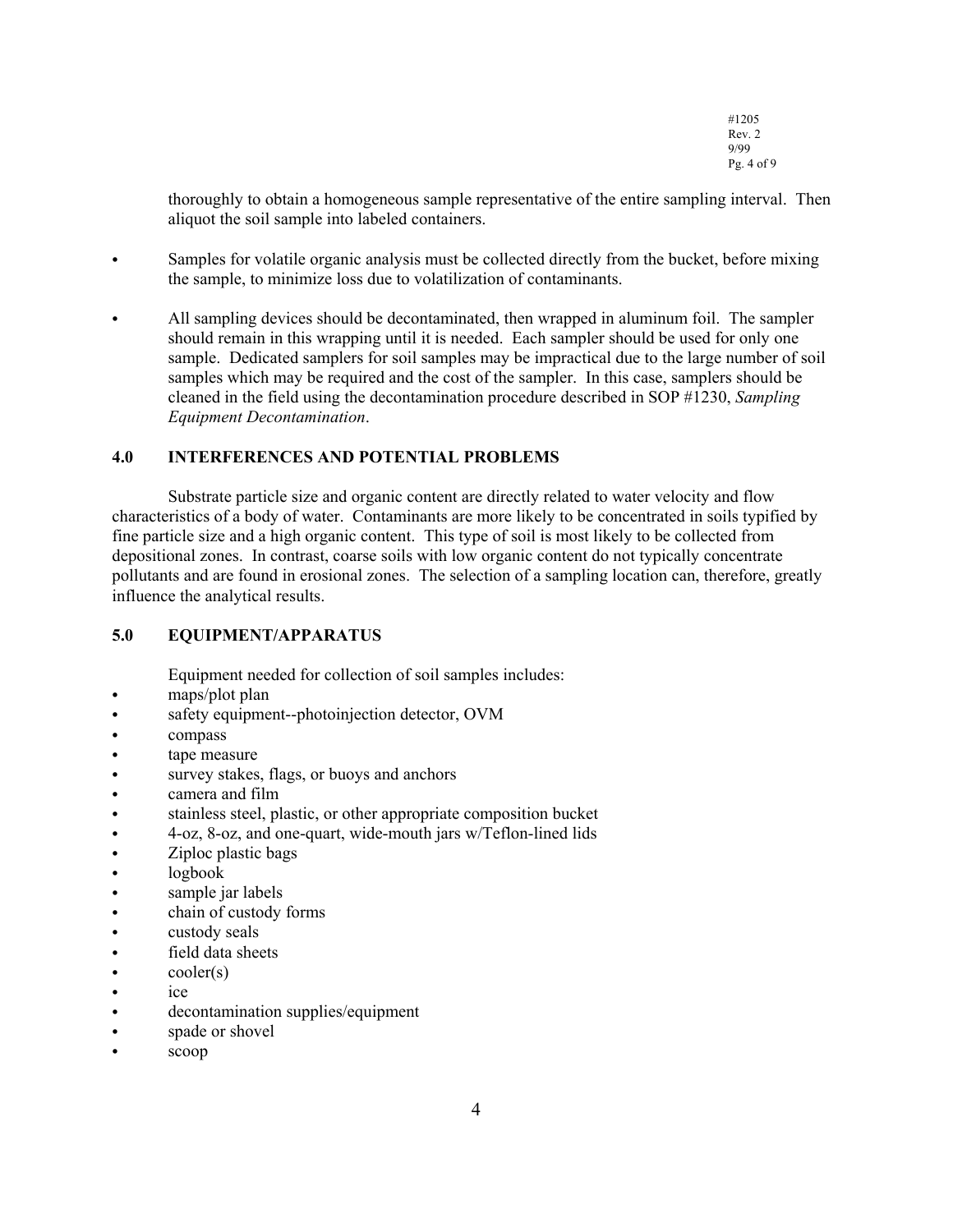#1205 Rev. 2 9/99 Pg. 5 of 9

- <span id="page-4-0"></span>• bucket auger
- hand auger
- extension rods
- T-handle
- power augers
- backhoes
- drill rigs

#### **6.0 REAGENTS**

Reagents are not used for preservation of soil samples. Decontamination solutions are specified in SOP #1230, *Sampling Equipment Decontamination*.

#### **7.0 PROCEDURES**

#### **7.1 Preparation**

- 1. Determine the extent of the sampling effort, the sampling methods to be employed, and required equipment and supplies according to the sampling QA plans for the site.
- 2. Obtain necessary sampling and monitoring equipment.
- 3. Decontaminate or preclean equipment, and ensure that it is in working order.
- 4. Prepare schedules, and coordinate with staff, client, and regulatory agencies, if appropriate.
- 5. Perform a general site survey prior to site entry in accordance with the site-specific health and safety plan.
- 6. Use stakes, flags, or buoys to identify and mark all sampling locations. Specific site characteristics, including flow regime, basin morphometry, soil characteristics, depth of overlying aqueous layer, and extent and nature of contaminant should be considered when selecting sample location. If required, the proposed locations may be adjusted based on site access, property boundaries, and surface obstructions.

# **7.2 Sample Collection**

Selection of a sampling device is most often contingent upon: (1) depth of water at the sampling location, and (2) the physical characteristics of the medium to be sampled.

#### **7.2.1 Sampling Surface Soils with a Trowel or Hand Scoop**

Collection of surface soil can be accomplished with tools such as spades, shovels, and scoops. Surface soil can be removed to the required depth with a garden spade, then use a stainless steel or plastic scoop to collect the sample.

Accurate, representative samples can be collected with this procedure depending on the care and precision demonstrated by the sample team member. A stainless steel or plastic scoop or lab spoon will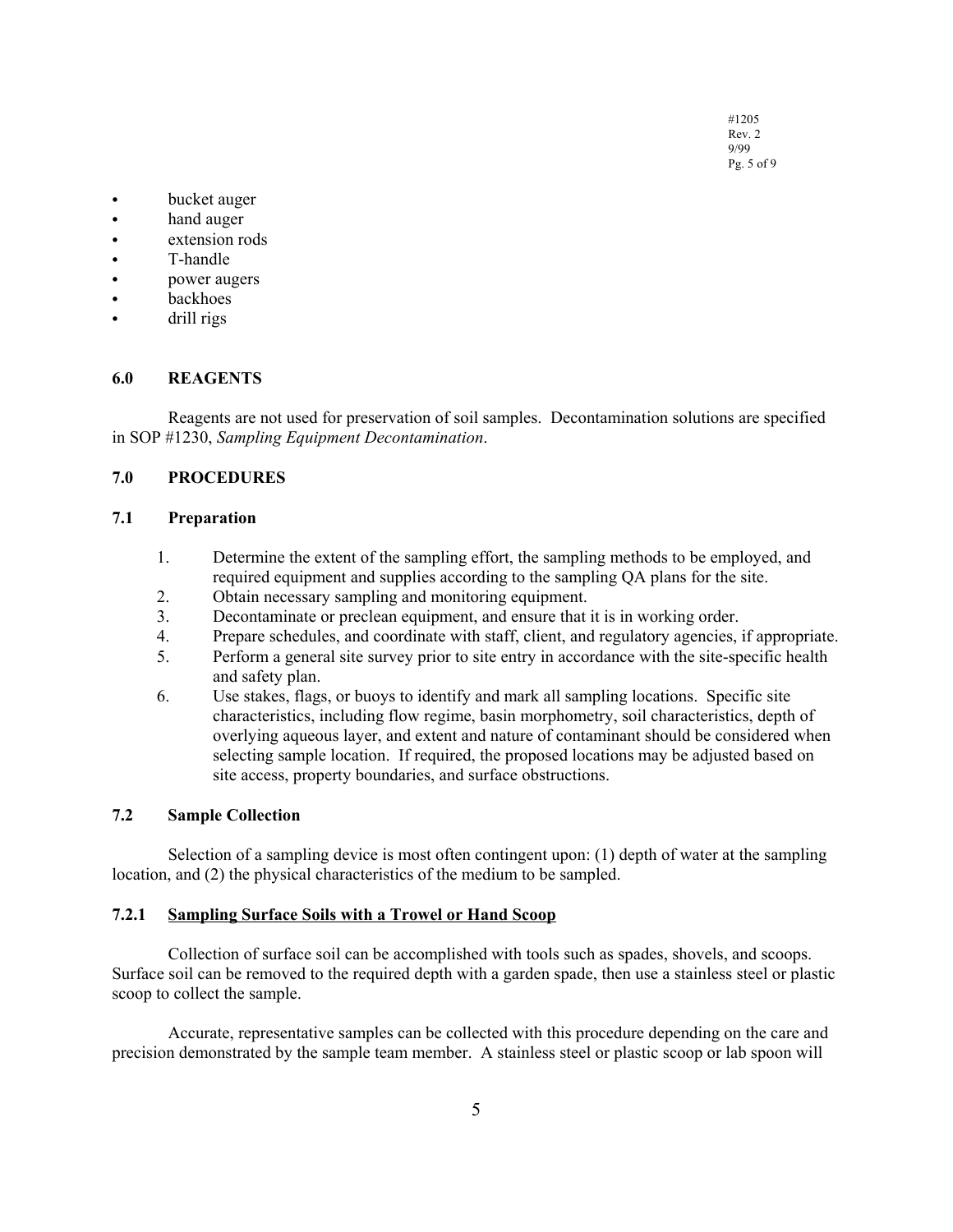#1205 Rev. 2 9/99 Pg. 6 of 9

suffice in most applications. Care should be exercised to avoid the use of devices plated with chrome or other materials. Plating is particularly common with garden trowels.

Follow these procedures to collect soil samples with a scoop or trowel:

- 1. Using a precleaned stainless steel scoop or trowel remove vegetation and top layer of soil, then loosen the desired volume of soil from the sampling area.
- 2. Transfer the discrete grab sample into an appropriate samples container.
- 3. For composite sample, homogenize grab samples in a stainless steel or glass mixing container using the appropriate tool (stainless steel spoon, trowel, or pestle).
- 4. Secure the cap tightly. Chemical preservation of solids is generally not recommended.
- 5. Label and tag sample containers, and record appropriate data on soil sample data sheets (depth, location, color, other observations).
- 6. Place glass sample containers in sealable plastic bags, if required, and place containers into an iced shipping container. Samples should be cooled to 4°C as soon as possible.
- 7. Complete chain of custody forms and ship as soon as possible to minimize sample holding time. Scheduled arrival time at the analytical laboratory should give as much much of a holding time as possible for scheduling of sample analysis.
- 8. Follow required decontamination and disposal procedures (see SOP #1230).

# **7.2.2 Sampling Surface Soils with a Hand Auger**

This system uses an auger, a series of extension rods, a "T" handle, and a thin-wall tube sampler. The auger bores a hole to a desired sampling depth and then is withdrawn. The auger tip is then replaced with a tube core sampler, lowered down the borehole, and driven into the soil at the completion depth. The core is then withdrawn and the sample collected. Posthole augers have limited utility for sample collection, as they are designed more for their ability to cut through fibrous, rooted areas. Bucket augers are better for direct sample recovery, are fast, and provide a large volume of sample.

Use the following procedure to collect soil samples with a hand auger:

- 1. Insert the auger into the material to be sampled at a  $0^{\circ}$  to  $45^{\circ}$  angle from vertical. This orientation minimizes spillage of the sample from the sampler. Extraction of samples may require tilting of the sampler.
- 2. Rotate the auger once or twice to cut a core of material.
- 3. Slowly withdraw the auger, making sure that the slot is facing upward.
- 4. An acetate core may be inserted into the auger prior to sampling, if characteristics of the soils or body of water warrant. By using this technique, an intact core can be extracted.
- 5. Transfer the sample into an appropriate sample or homogenization container.

OR

Follow these procedures to collect soil samples with a hand auger:

1. Attach the auger bit to a drill extension rod, then attach the "T" handle to the drill extension rod.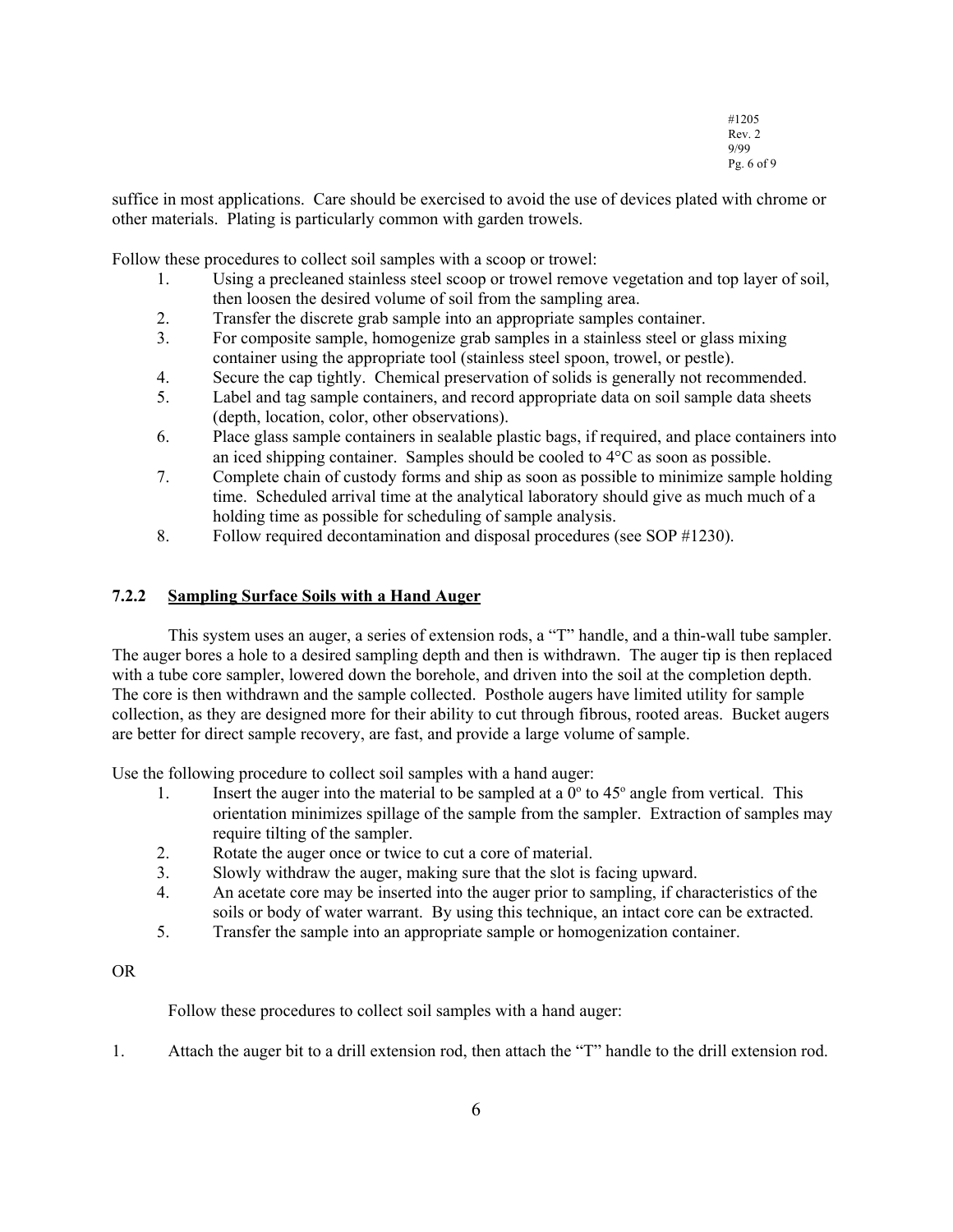- 2. Clear the area to be sampled of any surface debris.
- 3. Begin augering, periodically removing any accumulated soil from the auger bucket.
- 4. After reaching the desired depth, slowly and carefully remove the auger from boring. (When sampling directly from the auger, collect sample after the auger is removed from boring and proceed to Step 10.)
- 5. Remove auger tip from drill rods and replace with a precleaned thin-wall tube sampler. Install proper cutting tip.
- 6. Carefully lower tube sampler down borehole. Gradually force tube sampler into soil. Care should be taken to avoid scraping the borehole sides. Also **avoid hammering** of the drill rods to facilitate coring, since the vibrations may cause the boring walls to collapse.
- 7. Remove tube sampler and unscrew drill rods.
- 8. Remove cutting tip and remove core from device.
- 9. Discard top of core (approximately 1 inch), as this represents material collected by the tube sampler before penetration of the layer of concern.
- 10. Transfer sample into an appropriate sample or homogenization container.

# **7.2.4 Sampling Surface Soils From Power augers etc.**

Samples for volatile organic analysis must be collected by sub-sampling directly from the bucket before mixing the sample to minimize volatilization of contaminants.

# **7.2.5 Sampling Subsurface Soils with a drill rig**

Follow these procedures when using a sample coring device to collect subsurface soils. It consists of a coring device, handle, and acetate core utilized in the following procedure:

- 1. Assemble the coring device by inserting the acetate core into the sampling tube.This sampling device works best in medium to fine-grained cohesive sediments.
- 2. For loose sandy materials place an "eggshell" check valve mechanisms into the tip of the sampling tube with the convex surface positioned inside the acetate core.
- 3. Screw the coring point onto the tip of the sampling tube.
- 4. Screw the handle onto the upper end of the sampling tube and add extension rods as needed.
- 5. Place the sampler in a perpendicular position on the material to be sampled.
- 6. This sampler may be used with either a drive hammer for firm consolidated soils, or a "T" handle for soft soils. If the "T" handle is used, place downward pressure on the device until the desired depth is reached. Rotate the sample to shear off the core of the bottom, retrieve the device and proceed to Step 15.
- 7. If the drive hammer is selected, insert the tapered handle (drive head) of the drive hammer through the drive head.
- 8. With left hand holding the tube, drive the sampler into the material to the desired depth. Do not drive the tube further than the tip of the hammer's guide.
- 9. Record the length of the tube that penetrated the sample material, and the number of blows required to obtain this depth.
- 10. Remove the drive hammer and fit the keyhole-like opening on the flat side of the hammer onto